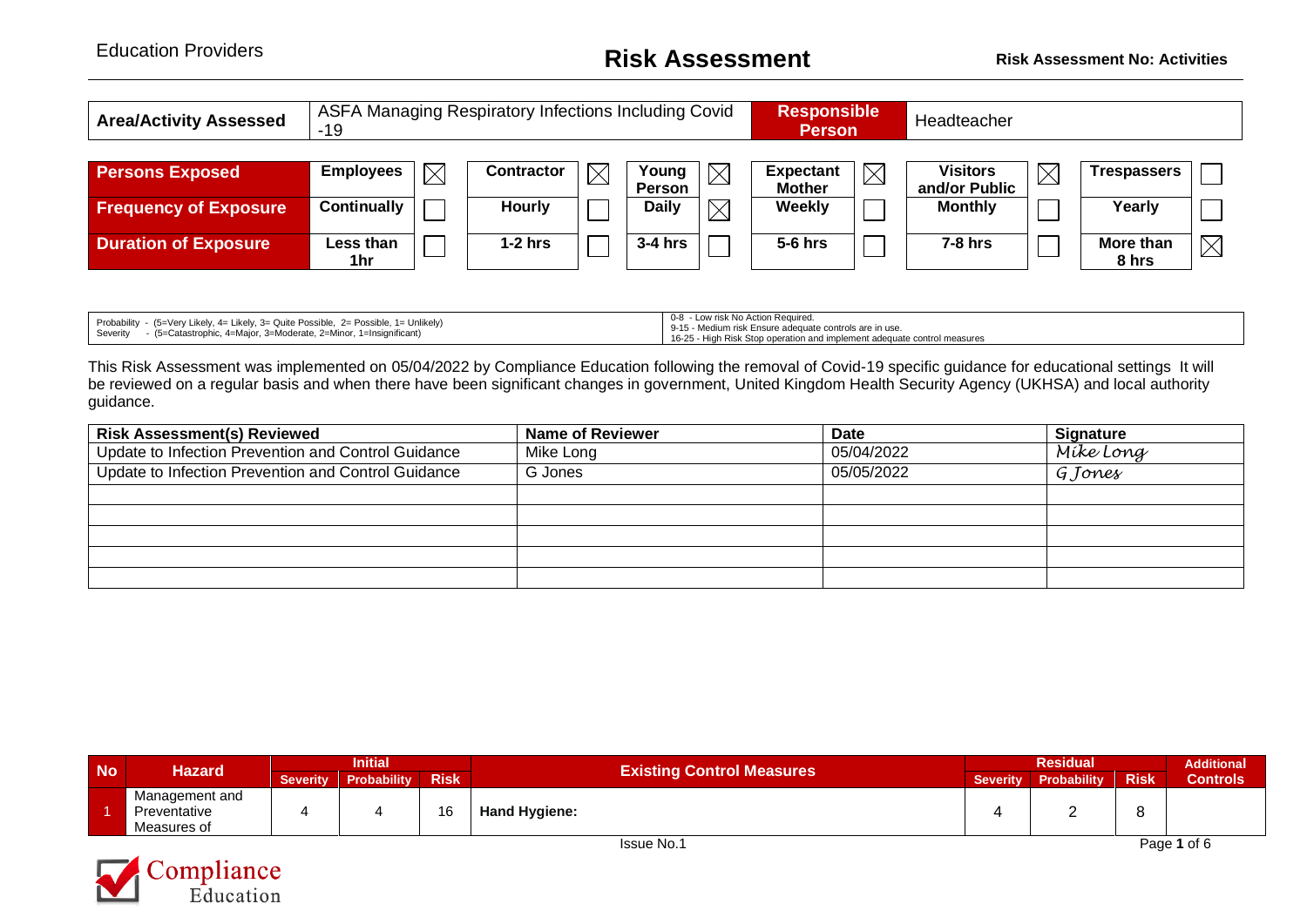|           | <b>Initial</b>            |                 |                    |             | Residual                                                                                                                                                                                                                                                                                                                                                                       |                 |                    | <b>Additional</b> |                 |
|-----------|---------------------------|-----------------|--------------------|-------------|--------------------------------------------------------------------------------------------------------------------------------------------------------------------------------------------------------------------------------------------------------------------------------------------------------------------------------------------------------------------------------|-----------------|--------------------|-------------------|-----------------|
| <b>No</b> | <b>Hazard</b>             | <b>Severity</b> | <b>Probability</b> | <b>Risk</b> | <b>Existing Control Measures</b>                                                                                                                                                                                                                                                                                                                                               | <b>Severity</b> | <b>Probability</b> | <b>Risk</b>       | <b>Controls</b> |
|           | Respiratory<br>Infections |                 |                    |             | We recognise that hand washing is one of the most important ways<br>of controlling the spread of infections, especially those that cause<br>respiratory infections                                                                                                                                                                                                             |                 |                    |                   |                 |
|           |                           |                 |                    |             | Staff and students/pupils have access to liquid soap, warm water<br>and hand drying facilities                                                                                                                                                                                                                                                                                 |                 |                    |                   |                 |
|           |                           |                 |                    |             | All staff and students/pupils will be advised to wash their<br>hands after using the toilet, before eating or handling food, after<br>Break/Lunch and after touching animals.                                                                                                                                                                                                  |                 |                    |                   |                 |
|           |                           |                 |                    |             | Alcohol hand gel can be used if appropriate hand washing facilities<br>are not available but will not replace washing hands                                                                                                                                                                                                                                                    |                 |                    |                   |                 |
|           |                           |                 |                    |             | <b>Respiratory and Cough Hygiene:</b>                                                                                                                                                                                                                                                                                                                                          |                 |                    |                   |                 |
|           |                           |                 |                    |             | Spitting is discouraged.<br>$\bullet$                                                                                                                                                                                                                                                                                                                                          |                 |                    |                   |                 |
|           |                           |                 |                    |             | School actively promotes the "Catch it, Bin It, Kill It" campaign<br>catch-bin-kill.pdf (infectionpreventioncontrol.co.uk)                                                                                                                                                                                                                                                     |                 |                    |                   |                 |
|           |                           |                 |                    |             | Staff and students/pupils with mild symptoms such as a runny nose,<br>sore throat, or mild cough, who are otherwise well, will be advised<br>they can continue to attend school as normal.                                                                                                                                                                                     |                 |                    |                   |                 |
|           |                           |                 |                    |             | Symptoms of COVID-19, flu and common respiratory infections<br>include:                                                                                                                                                                                                                                                                                                        |                 |                    |                   |                 |
|           |                           |                 |                    |             | continuous cough<br>➤                                                                                                                                                                                                                                                                                                                                                          |                 |                    |                   |                 |
|           |                           |                 |                    |             | high temperature, fever or chills                                                                                                                                                                                                                                                                                                                                              |                 |                    |                   |                 |
|           |                           |                 |                    |             | loss of, or change in, your normal sense of taste or smell                                                                                                                                                                                                                                                                                                                     |                 |                    |                   |                 |
|           |                           |                 |                    |             | shortness of breath                                                                                                                                                                                                                                                                                                                                                            |                 |                    |                   |                 |
|           |                           |                 |                    |             | unexplained tiredness, lack of energy                                                                                                                                                                                                                                                                                                                                          |                 |                    |                   |                 |
|           |                           |                 |                    |             | muscle aches or pains that are not due to exercise                                                                                                                                                                                                                                                                                                                             |                 |                    |                   |                 |
|           |                           |                 |                    |             | not wanting to eat or not feeling hungry                                                                                                                                                                                                                                                                                                                                       |                 |                    |                   |                 |
|           |                           |                 |                    |             | headache that is unusual or longer lasting than usual                                                                                                                                                                                                                                                                                                                          |                 |                    |                   |                 |
|           |                           |                 |                    |             | sore throat, stuffy or runny nose                                                                                                                                                                                                                                                                                                                                              |                 |                    |                   |                 |
|           |                           |                 |                    |             | diarrhoea, feeling sick or being sick                                                                                                                                                                                                                                                                                                                                          |                 |                    |                   |                 |
|           |                           |                 |                    |             | Error! Hyperlink reference not valid.                                                                                                                                                                                                                                                                                                                                          |                 |                    |                   |                 |
|           |                           |                 |                    |             | Children and young people who are unwell and have a high<br>temperature will be advised to stay at home and where possible and<br>avoid contact with other people. They can return when they no<br>longer have a high temperature and they feel well enough.<br>School reserves the right to refuse entry to any person who appears<br>unwell with any of the common symptoms. |                 |                    |                   |                 |
|           |                           |                 |                    |             |                                                                                                                                                                                                                                                                                                                                                                                |                 |                    |                   |                 |

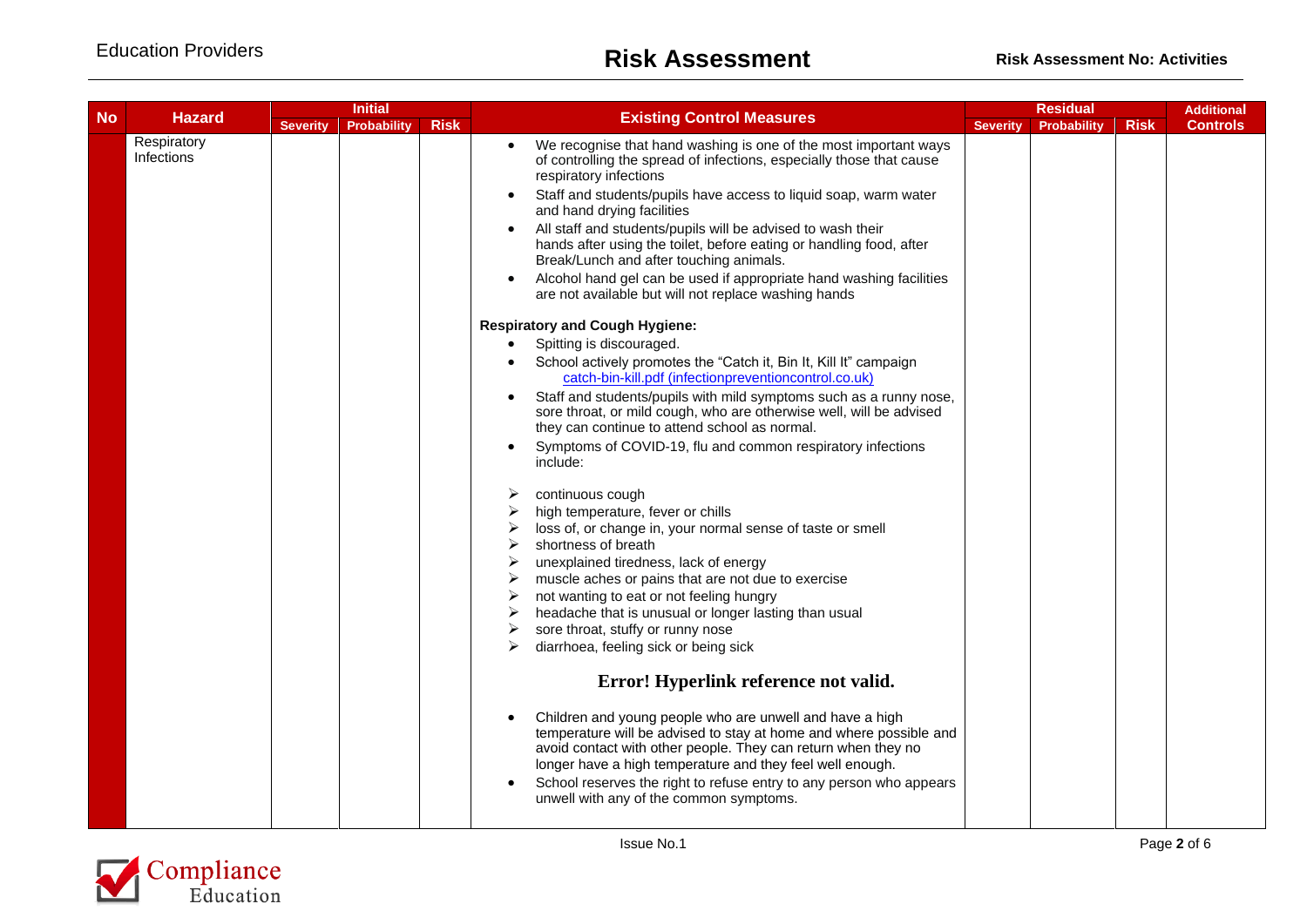|                            | <b>Initial</b> |                                       |   |             | <b>Residual</b>                                                                                                                                                                                                                                                                                                                                                                                                                                                                                                                                                                                                  |   |                    | <b>Additional</b> |                 |
|----------------------------|----------------|---------------------------------------|---|-------------|------------------------------------------------------------------------------------------------------------------------------------------------------------------------------------------------------------------------------------------------------------------------------------------------------------------------------------------------------------------------------------------------------------------------------------------------------------------------------------------------------------------------------------------------------------------------------------------------------------------|---|--------------------|-------------------|-----------------|
| <b>No</b><br><b>Hazard</b> |                | <b>Severity</b><br><b>Probability</b> |   | <b>Risk</b> | <b>Existing Control Measures</b>                                                                                                                                                                                                                                                                                                                                                                                                                                                                                                                                                                                 |   | <b>Probability</b> | <b>Risk</b>       | <b>Controls</b> |
|                            |                |                                       |   |             | PPE (disposable gloves, plastic aprons etc) is available when there<br>is a risk of splashing or contamination with blood or bodily fluids<br>during an activity.<br>Regular assemblies and briefings will be given to students/pupils<br>regarding infection prevention and control                                                                                                                                                                                                                                                                                                                             |   |                    |                   |                 |
|                            |                |                                       |   |             | e-Bug   England Home                                                                                                                                                                                                                                                                                                                                                                                                                                                                                                                                                                                             |   |                    |                   |                 |
|                            |                |                                       |   |             | Ventilation                                                                                                                                                                                                                                                                                                                                                                                                                                                                                                                                                                                                      |   |                    |                   |                 |
|                            |                |                                       |   |             | Adequate ventilation is provided whilst students/pupils and staff are<br>on site.                                                                                                                                                                                                                                                                                                                                                                                                                                                                                                                                |   |                    |                   |                 |
|                            |                |                                       |   |             | Windows may be partially opened in conjunction with heating<br>systems to maintain a comfortable balance.                                                                                                                                                                                                                                                                                                                                                                                                                                                                                                        |   |                    |                   |                 |
|                            |                |                                       |   |             | We recognise the requirement to balance the need for increased<br>ventilation while maintaining a comfortable temperature.                                                                                                                                                                                                                                                                                                                                                                                                                                                                                       |   |                    |                   |                 |
|                            |                |                                       |   |             | <b>Cleaning</b>                                                                                                                                                                                                                                                                                                                                                                                                                                                                                                                                                                                                  |   |                    |                   |                 |
|                            |                |                                       |   |             | School has daily cleaning regimes and utilises cleaning products<br>that are sufficient to remove the majority of germs that can cause<br>disease.                                                                                                                                                                                                                                                                                                                                                                                                                                                               |   |                    |                   |                 |
|                            |                |                                       |   |             | School utilises a colour coding cleaning system in different areas<br>with separate equipment for kitchen, toilet, classroom and office<br>areas (for example, red for toilets and washrooms; yellow for hand<br>wash basins and sinks; blue for general areas and green for<br>kitchens) to prevent risk of cross contamination.                                                                                                                                                                                                                                                                                |   |                    |                   |                 |
|                            |                |                                       |   |             | A nominated member of staff is responsible for monitoring cleaning<br>standards.                                                                                                                                                                                                                                                                                                                                                                                                                                                                                                                                 |   |                    |                   |                 |
|                            |                |                                       |   |             | All cleaning solutions are stored in accordance with Control of<br>Substances of Hazardous to Health (COSHH), and cleaning<br>equipment is changed and decontaminated regularly.                                                                                                                                                                                                                                                                                                                                                                                                                                 |   |                    |                   |                 |
|                            | Covid-19       | 4                                     | 4 | 16          | Children and young people who are unwell and have a high<br>temperature will be advised to stay at home and where possible,<br>avoid contact with other people. They can return when they no<br>longer have a high temperature and they feel well enough.<br>If a child or young person has a positive COVID-19 test result, they<br>will be advised to stay at home and where possible, avoid contact<br>with other people for 3 days after the day they took the test as the<br>risk of passing the infection on to others is much lower after 3 days<br>if they feel well and do not have a high temperature. | 4 | 2                  | 8                 |                 |
|                            |                |                                       |   |             | Children and young people who live with someone who has a<br>positive test result will be advised to continue to attend as normal.                                                                                                                                                                                                                                                                                                                                                                                                                                                                               |   |                    |                   |                 |

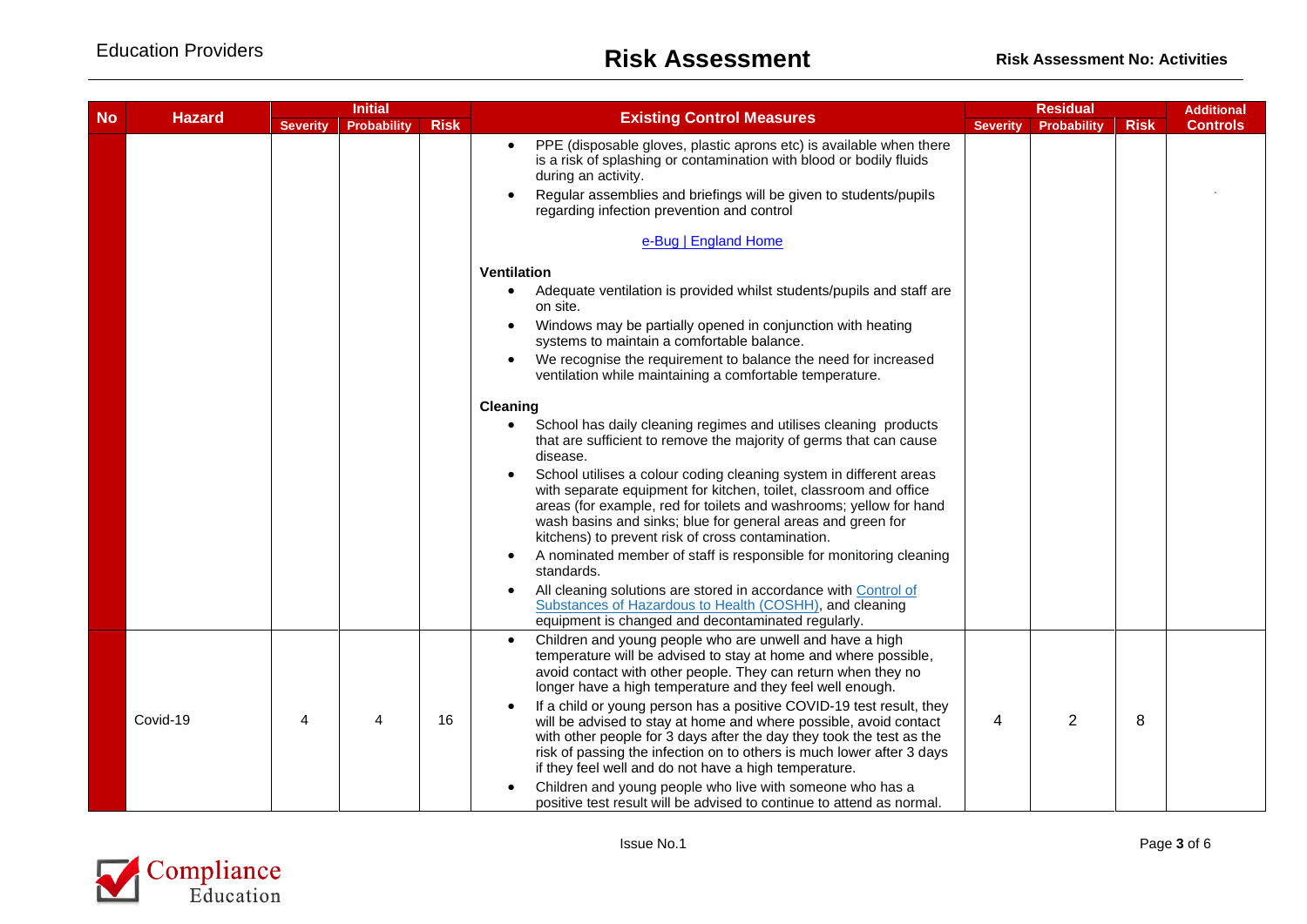|           | <b>Initial</b>         |                 |                    |             | <b>Residual</b>                                                                                                                                                                                                                                                                                                                                                                                                                                                                                                                                                                                                                           |                 |                    | <b>Additional</b> |                 |
|-----------|------------------------|-----------------|--------------------|-------------|-------------------------------------------------------------------------------------------------------------------------------------------------------------------------------------------------------------------------------------------------------------------------------------------------------------------------------------------------------------------------------------------------------------------------------------------------------------------------------------------------------------------------------------------------------------------------------------------------------------------------------------------|-----------------|--------------------|-------------------|-----------------|
| <b>No</b> | <b>Hazard</b>          | <b>Severity</b> | <b>Probability</b> | <b>Risk</b> | <b>Existing Control Measures</b>                                                                                                                                                                                                                                                                                                                                                                                                                                                                                                                                                                                                          | <b>Severity</b> | <b>Probability</b> | <b>Risk</b>       | <b>Controls</b> |
|           |                        |                 |                    |             | Any members of staff who have a positive COVID-19 test result will<br>be advised to stay at home for 5 days after they day they took the<br>test.<br>School reserves the right to refuse entry to any person who has<br>tested positive or appears unwell with any of the common<br>symptoms.<br>Asymptomatic testing is no longer required in school.<br>School will encourage participation in vaccination programmes.<br>Students/pupils are no longer required to test unless advised by a<br>medical professional.<br>School will retain their stock of surplus LFD test kits until directed by<br>the Local Health Protection Team. |                 |                    |                   |                 |
|           |                        |                 |                    |             | School will continue to utilise the DFE helpline for further advice on<br>0800 046 8687 if required.                                                                                                                                                                                                                                                                                                                                                                                                                                                                                                                                      |                 |                    |                   |                 |
|           | Outbreak<br>Management |                 | Δ                  | 16          | School has a supply of CO2 monitors so staff can quickly identify<br>where ventilation requires improvement.<br>In the event of an outbreak (2 or more cases), school (following<br>advice from LHPT) may introduce enhanced or more frequent<br>cleaning, to help reduce transmission.<br>School will review their Outbreak Plan and contact the Local Health<br>Protection Team if multiple cases are present in school<br>School are aware of any staff and students/pupils who may be<br>vulnerable to Covid -19 (including pregnant staff) and will ensure<br>suitable management plans are in place to support the individual.      | 4               | $\mathcal{P}$      | 8                 |                 |

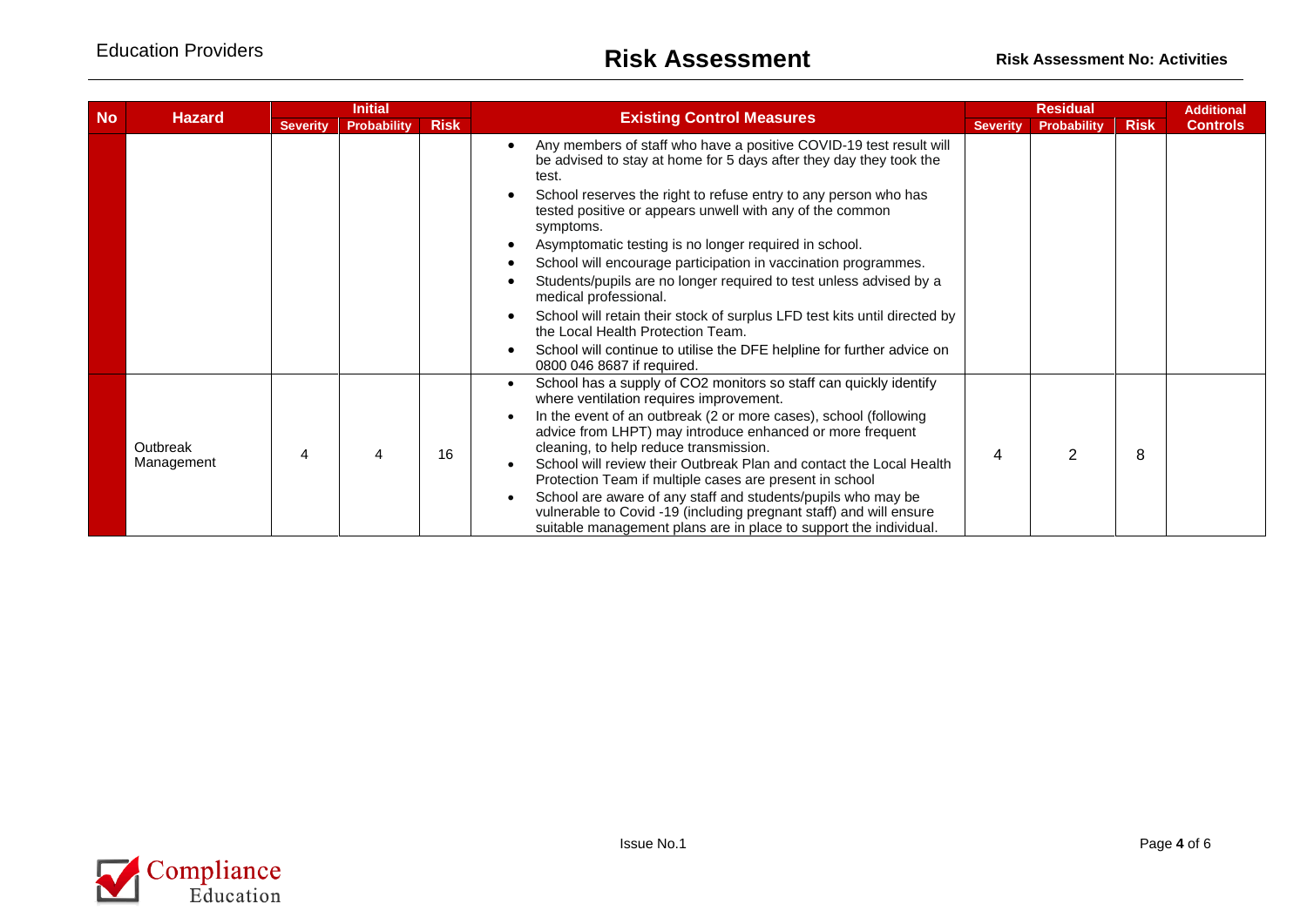|           | <b>ACTION ARISING FROM RISK ASSESSMENT</b> |                         |                           |                    |                                 |  |  |  |  |  |  |  |
|-----------|--------------------------------------------|-------------------------|---------------------------|--------------------|---------------------------------|--|--|--|--|--|--|--|
| <b>No</b> | <b>Risk</b><br>Rating                      | <b>Action Required:</b> | Person (s)<br>Responsible | <b>Target Date</b> | <b>Date</b><br><b>Completed</b> |  |  |  |  |  |  |  |
|           |                                            |                         |                           |                    |                                 |  |  |  |  |  |  |  |
|           |                                            |                         |                           |                    |                                 |  |  |  |  |  |  |  |
|           |                                            |                         |                           |                    |                                 |  |  |  |  |  |  |  |
|           |                                            |                         |                           |                    |                                 |  |  |  |  |  |  |  |
|           |                                            |                         |                           |                    |                                 |  |  |  |  |  |  |  |
|           |                                            |                         |                           |                    |                                 |  |  |  |  |  |  |  |